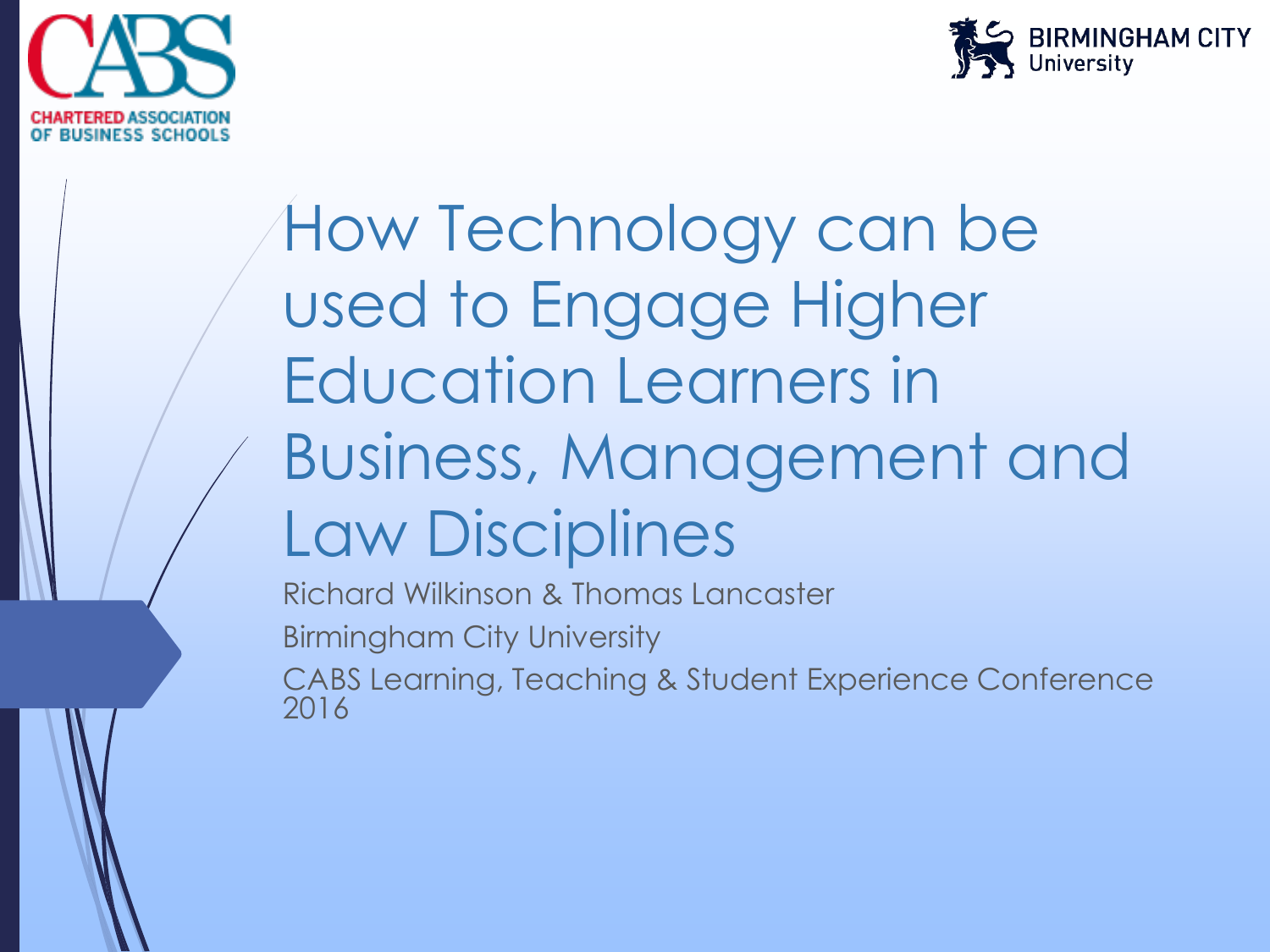



### As Petty (1998) states,

*"Motivation is regarded by experienced and inexperienced teachers alike as a prerequisite for effective learning."* 

**Arguably the greatest challenge any** teacher faces in all levels of education is to motivate their learners and keep their learners attentive and working at their highest levels for long periods of time, without motivated learners it is very difficult to ensure that learning takes place in each and every session.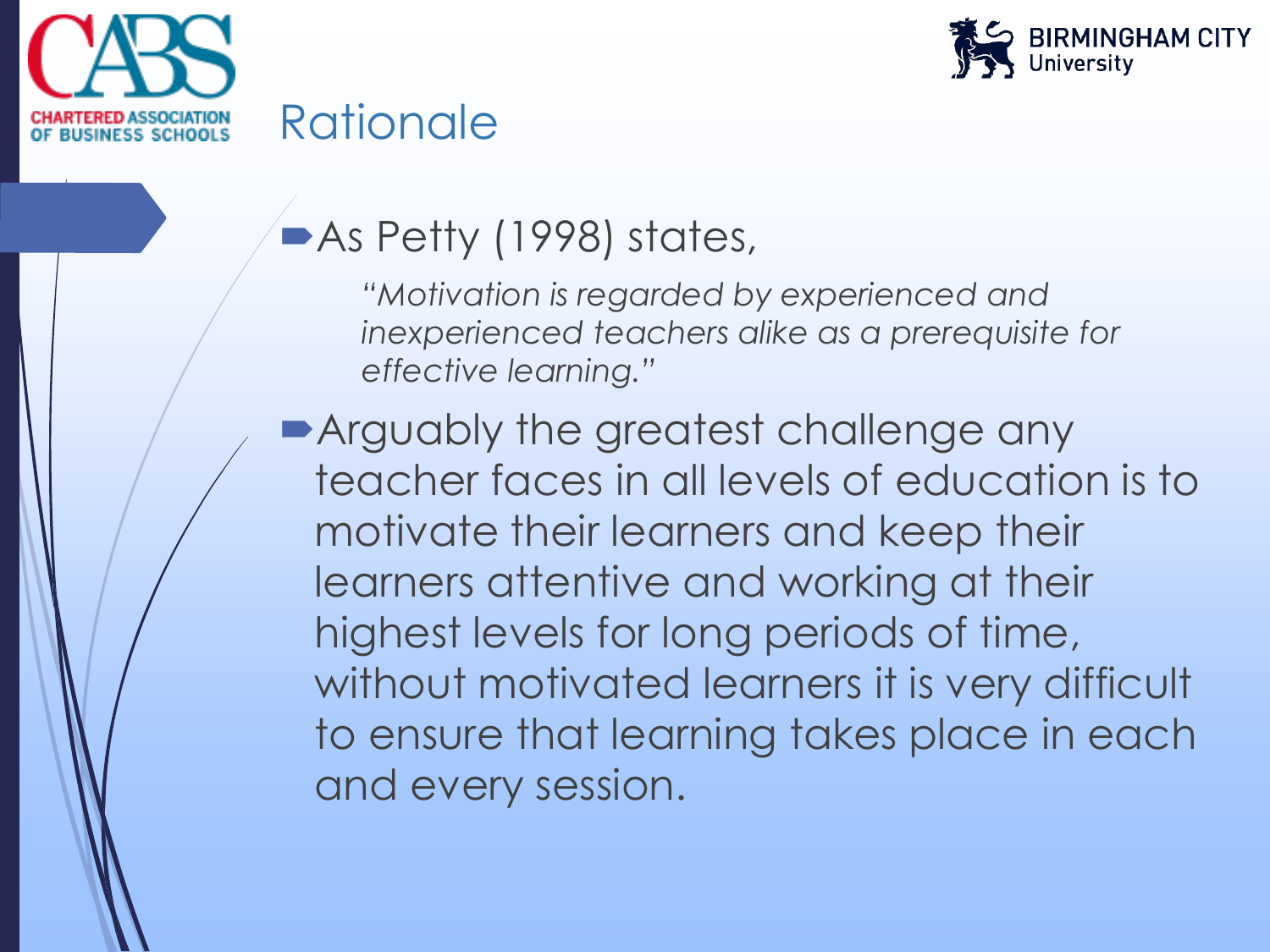



#### **Rationale**

**Furthermore with greater amounts of** learning taking place outside of the traditional confines of the classroom, be that in seminars, libraries and study groups, or as is more often the case in the 21st Century, using online ad virtual learning environments, these self-same learners need to be motivated to work as independent learners.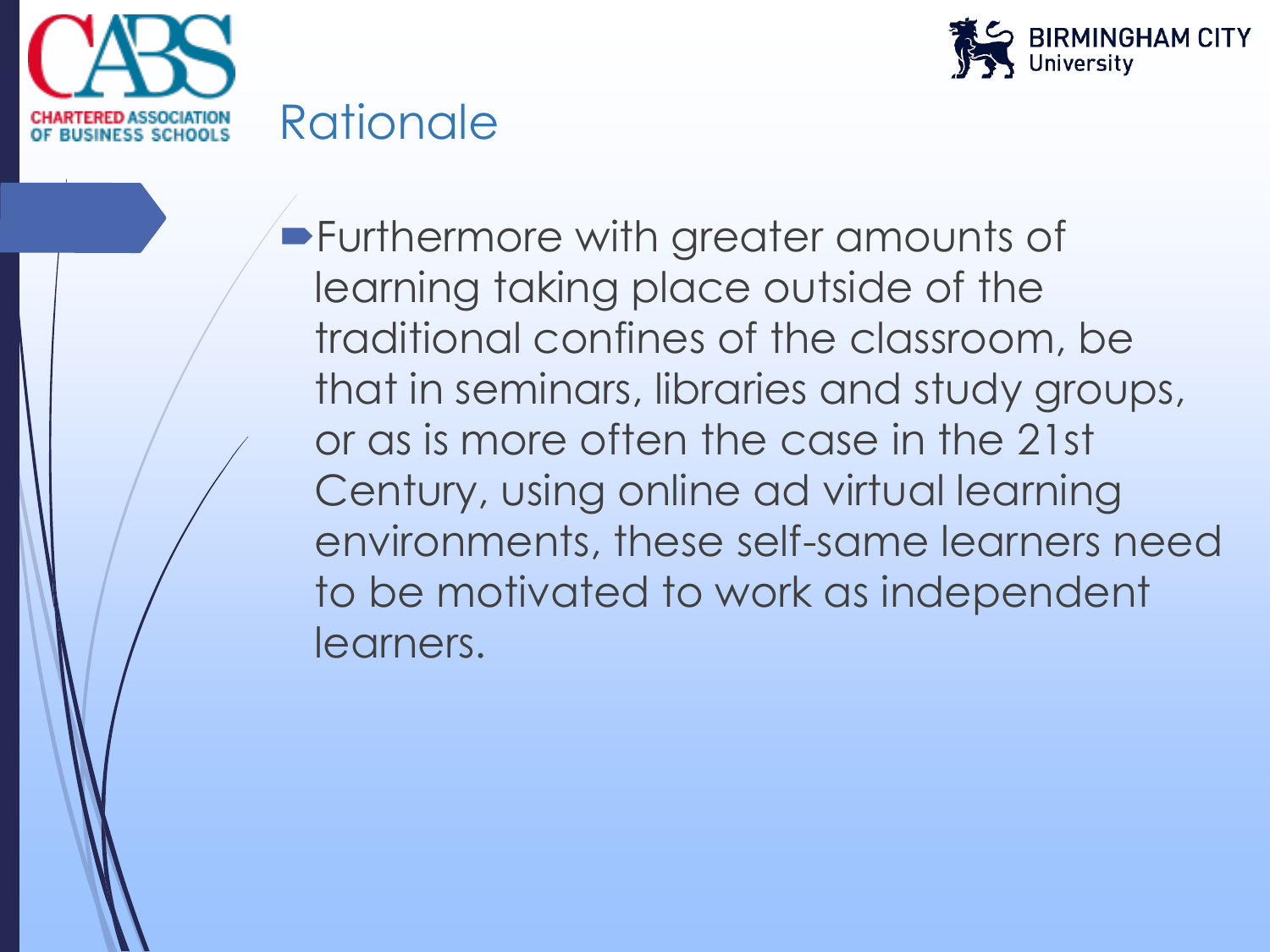





#### Richard Wilkinson – MSc Computing - 2013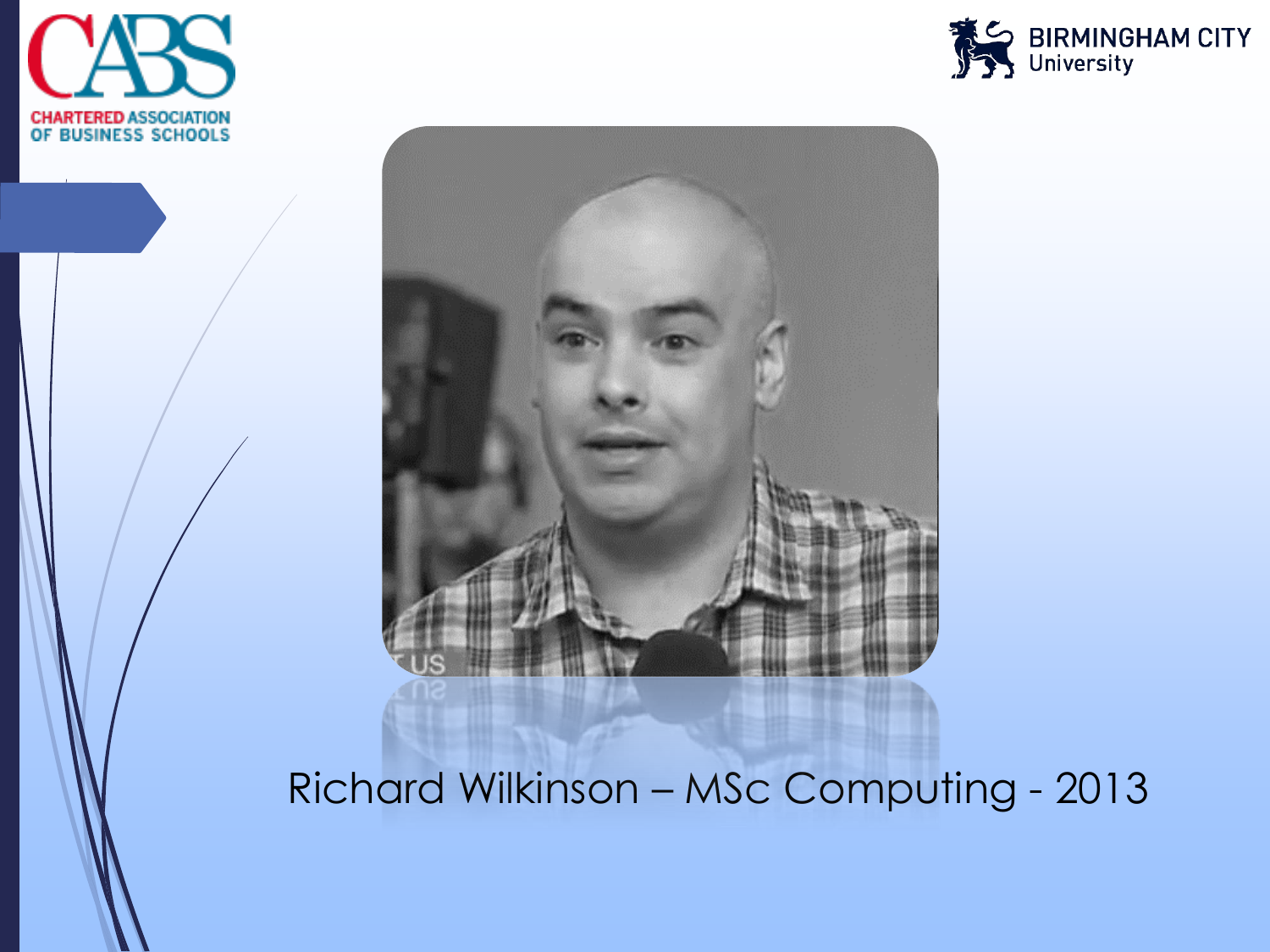



MSc Computing: Final Project Report

How Can Technology Be Used To Motivate Learners In Higher Education?

R D Wilkinson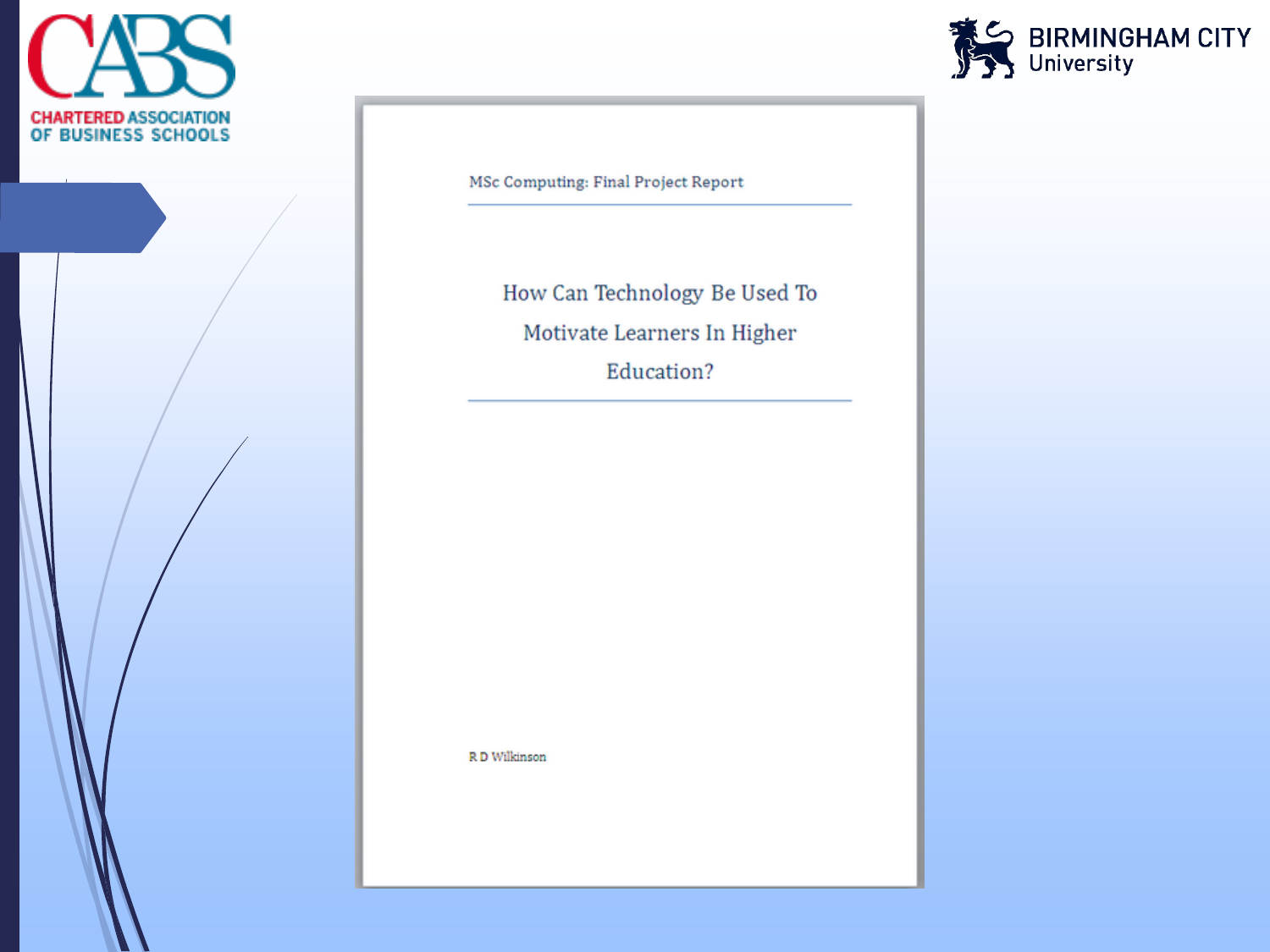



# Coventry University College

Richard was previously Programme Leader in Computing at Coventry University College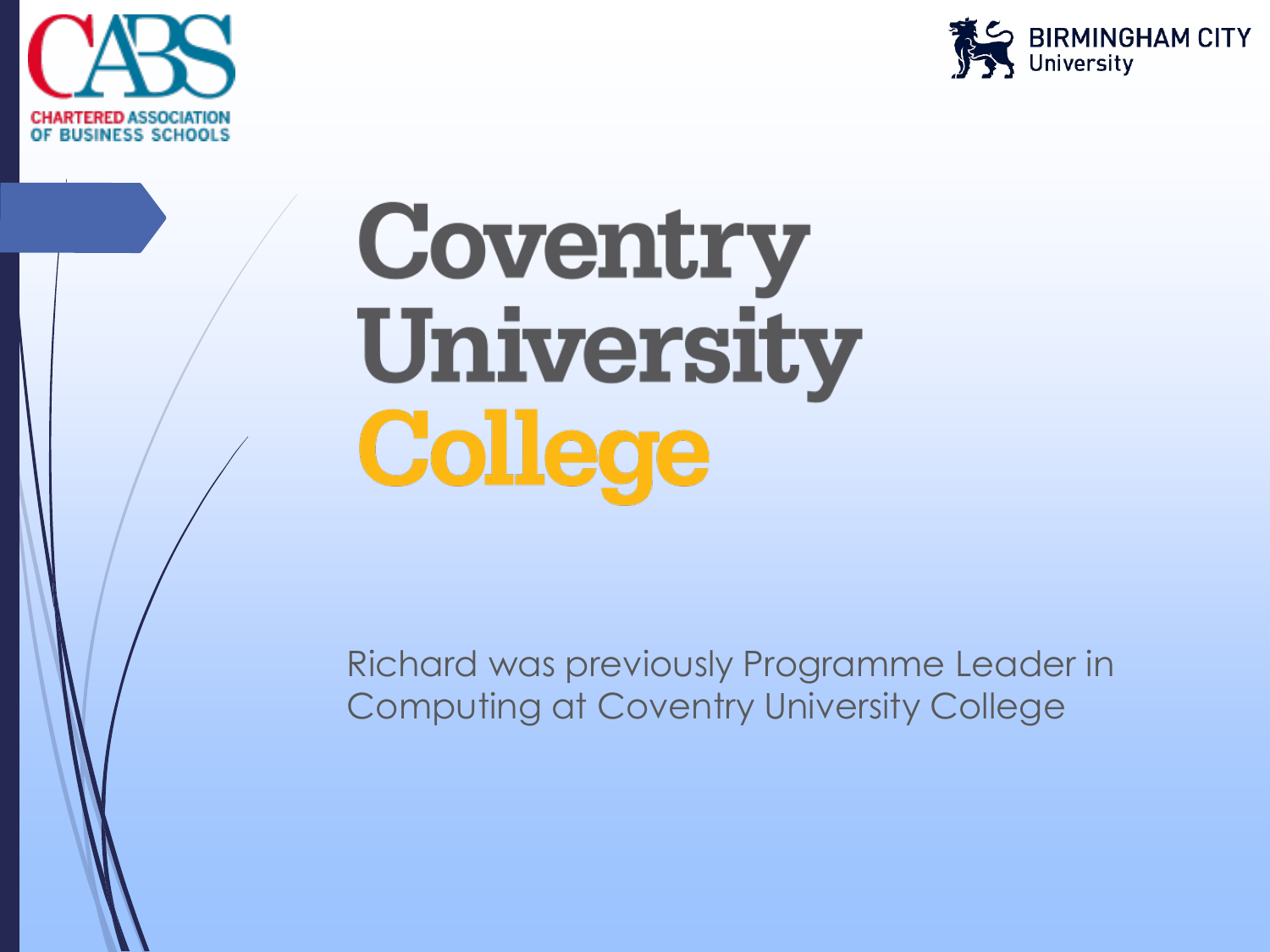



### Coventry University College

 $\blacktriangleright$  "a new concept in higher education that is designed to integrate study into the life that you lead" <http://www.coventry.ac.uk/cuc/study/whats-so-different>

#### In the news…

## No frills university college offers half price degrees

Students at Coventry University College will pay £4,800 or less for degree they can take while working

<http://www.theguardian.com/education/2011/oct/17/coventry-university-college-half-price-degree>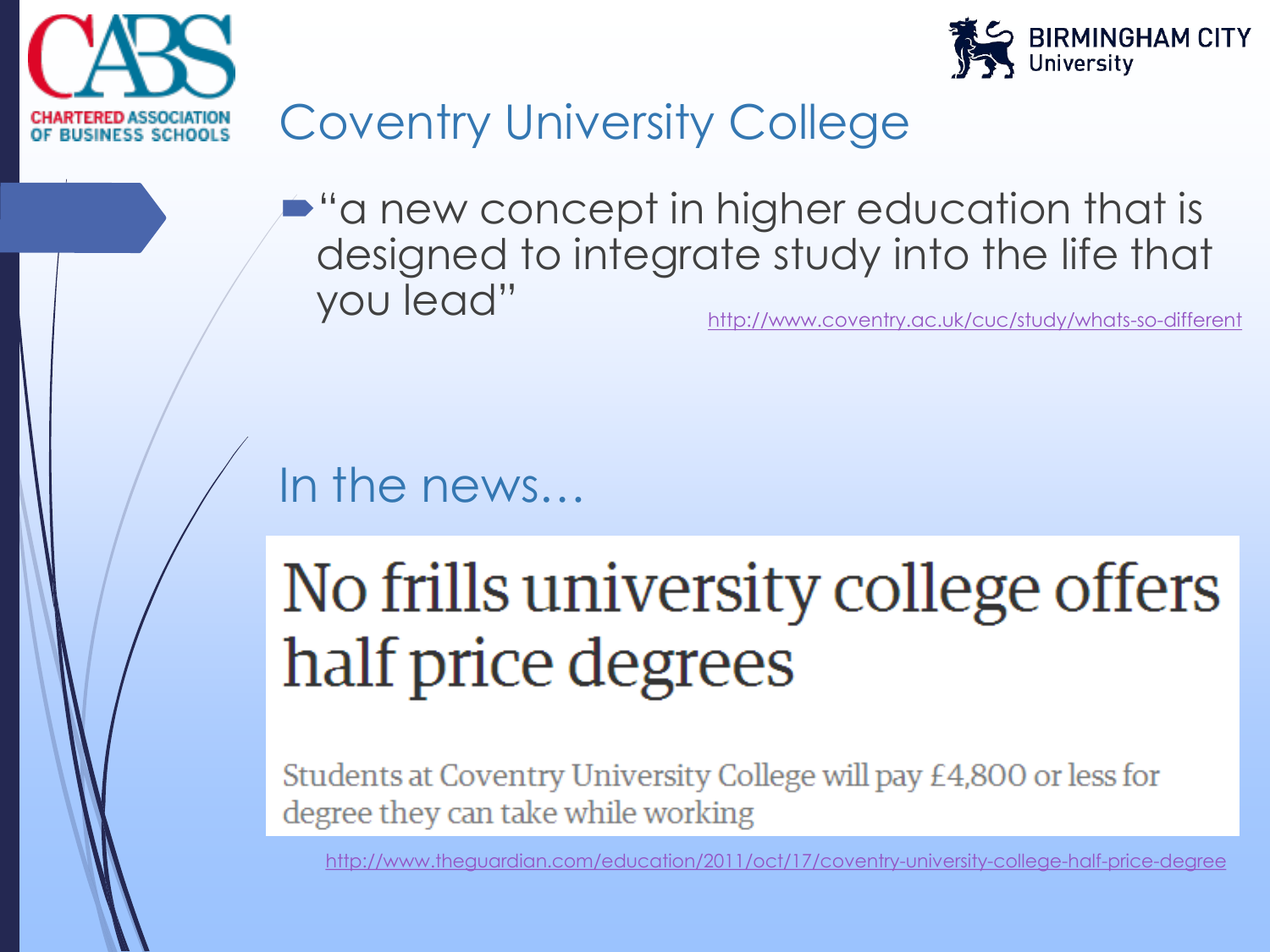



#### Business, Management and Law Disciplines

- **Accounting**
- ■Business and Law
- **Financial Services**
- **D**Law
- Management and Leadership
- **Policing**
- Sales and Marketing
- Tourism and Hospitality Management

Total 209 students surveyed in 2013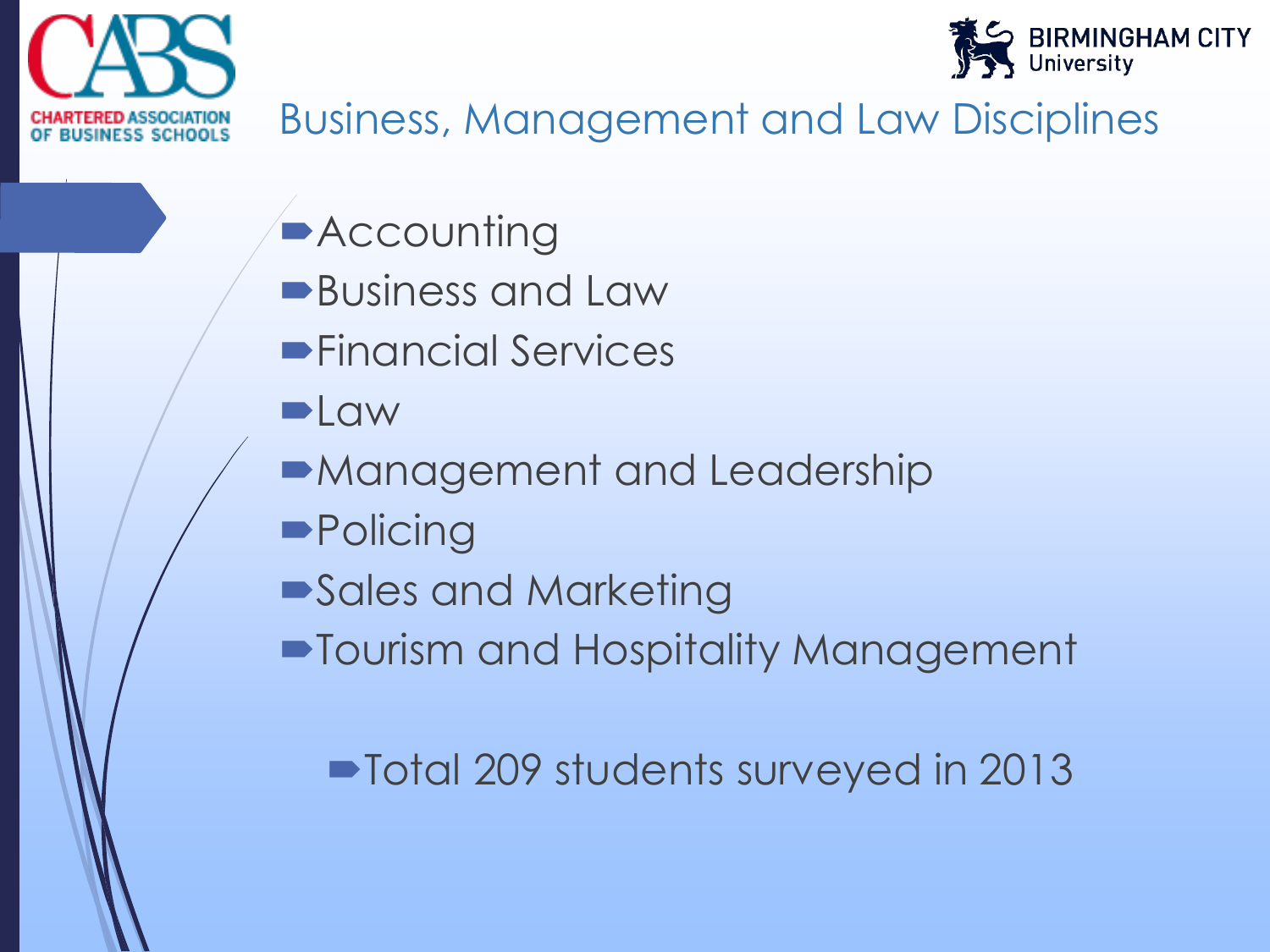



What solutions are needed at Coventry University College to get students more engaged and to help them to become employable?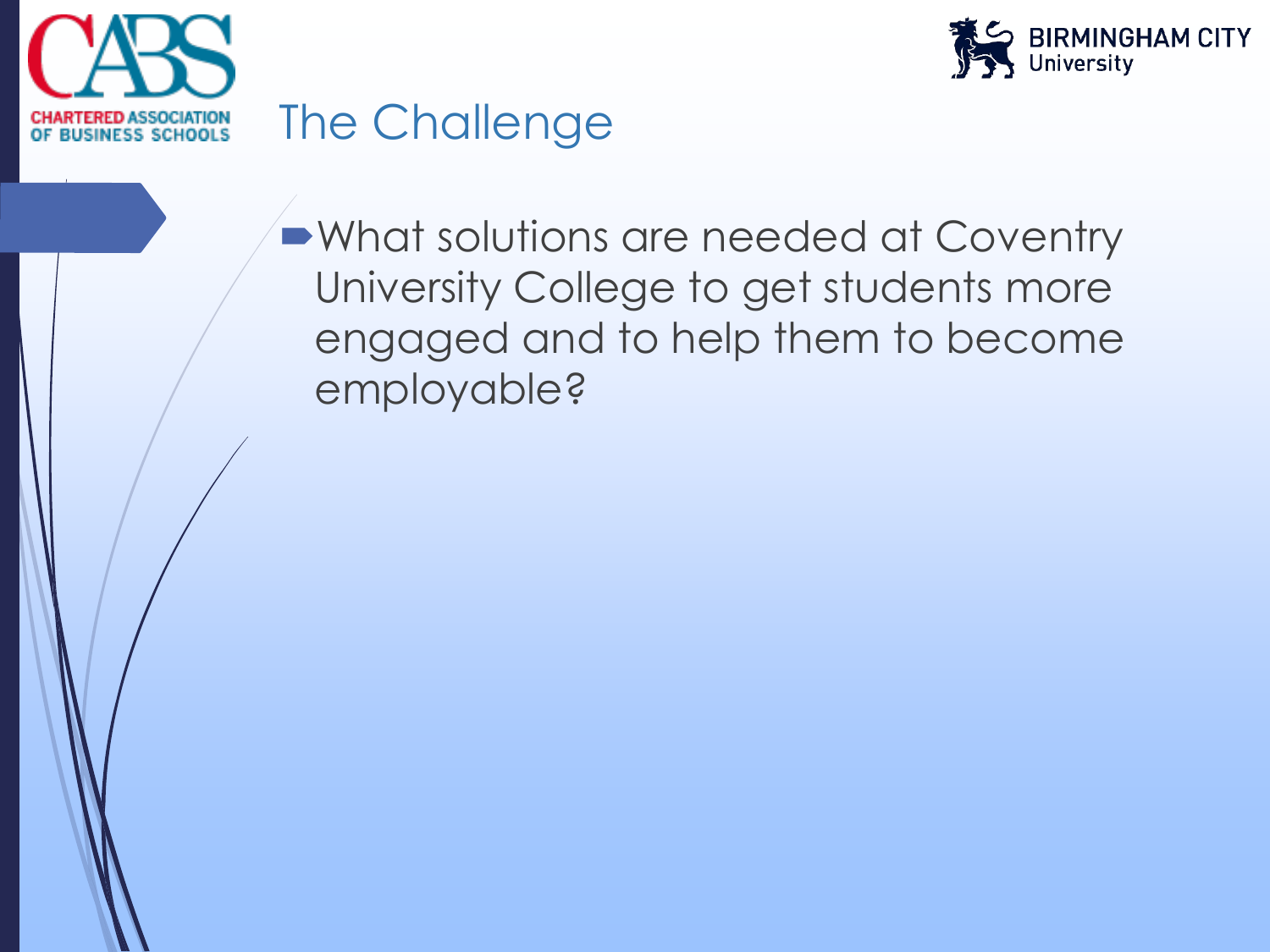



#### Suggested Solution

**Students are motivated by and become** more engaged through the use of technology that appeals to them.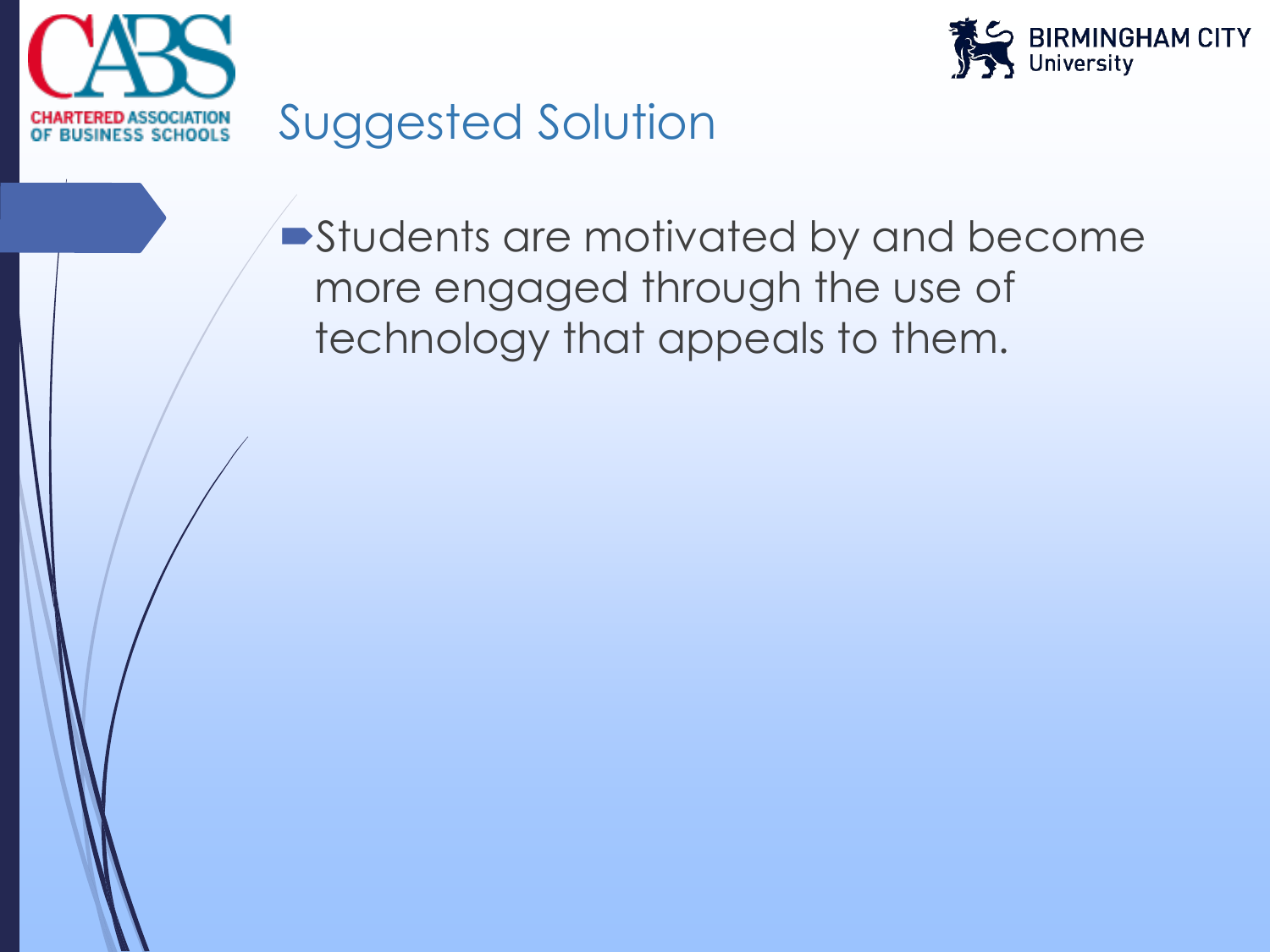



#### Survey Into The Use Of Technology In Higher Education

The Survey

Please by to ansier of questions as honesty as possible, no personal details will be given to any other bodes, and any identifying responses will be heat in the strictest of confidence. This is purely for my own Mosters' Project.

| Age Range: Under 20               | 20-24<br>25-34                                            | 35+               | Gender:<br>Male | Female     |
|-----------------------------------|-----------------------------------------------------------|-------------------|-----------------|------------|
| Your Home Life:                   | Living with Parents   Not Living with Parents             |                   |                 |            |
|                                   | How Would You Best Describe Your Socio-Economic Grouping? |                   |                 |            |
| Lower Class                       | Working Class                                             | Middle Cass       | Upper Class     |            |
| Level of Study:                   | Foundation year.                                          | Depree            |                 |            |
| Subject Area:                     | Science & Engineering                                     | Travel & Tourism  | Legal in        | Accounting |
| Management                        | Health & Social Care                                      | Sales & Marketing | LE.             | Banking    |
|                                   | These next two questions can have multiple anawara        |                   |                 |            |
| Where do you access the internet? | Home I                                                    | University        | Mobile Phone    | None       |
| Which do you own?                 | Desktop Computer                                          | Lactoc            | Smartphone      | Tablet     |

| Please indicate your thoughts on the following statements.<br>*By 'sechnology' I mean hardware and/or safeware/programs | <b>Strongly</b><br>48.98 | 68.94 | <b>RackFast</b><br>Agree nor<br>Disagree. | <b>Disagree</b>          | donorg/y<br>Disserve |
|-------------------------------------------------------------------------------------------------------------------------|--------------------------|-------|-------------------------------------------|--------------------------|----------------------|
| I regularly attend all classes                                                                                          |                          |       |                                           |                          |                      |
| I am good at using technology                                                                                           |                          |       |                                           |                          |                      |
| I enjoy using technology                                                                                                |                          |       |                                           |                          |                      |
| My teachers use technology in lessons                                                                                   |                          |       |                                           |                          |                      |
| My teachers use Moodle and keep it up to date                                                                           |                          |       |                                           |                          |                      |
| I use online sources for my nesearch and my studies                                                                     |                          |       |                                           |                          |                      |
| I use Moodle regularly to help with my studies                                                                          |                          |       |                                           |                          |                      |
| I use social networking media to help with my studies                                                                   |                          |       |                                           |                          |                      |
| Fenjoy my dasses more when technology, is used.                                                                         |                          |       |                                           |                          |                      |
| I feel more motivated to study when using technology.                                                                   |                          |       |                                           |                          |                      |
| I feel I perform better in class when technology is used                                                                |                          |       |                                           |                          |                      |
| I would like to see more use of technology in class.                                                                    |                          |       |                                           |                          |                      |
|                                                                                                                         |                          |       |                                           | Continued bright-evering |                      |

#### it would be incredibly height for me if you could give measone thoughts on the following thee response questions too.

What types of technology, if any, do you use for your studies? (these questions can have multiple answers)

| Desktop Computer                                                                             | Laptop/Netbook   | Smartphone            | Tablet    |  |  |  |  |  |  |
|----------------------------------------------------------------------------------------------|------------------|-----------------------|-----------|--|--|--|--|--|--|
| CU Locate (pnine Lisrary)                                                                    | Moodle           | doople Scholar        | wikipeda. |  |  |  |  |  |  |
| Facebook                                                                                     | Twitter          | Google Search         | YouTube   |  |  |  |  |  |  |
| Microsoft: Word                                                                              | Microsoft: Expel | Microsoft: PowerPoint | others    |  |  |  |  |  |  |
| if other (please give details):                                                              |                  |                       |           |  |  |  |  |  |  |
|                                                                                              |                  |                       |           |  |  |  |  |  |  |
|                                                                                              |                  |                       |           |  |  |  |  |  |  |
| Which, if any, areas would you like to see greater use of technology in your studies?        |                  |                       |           |  |  |  |  |  |  |
|                                                                                              |                  |                       |           |  |  |  |  |  |  |
|                                                                                              |                  |                       |           |  |  |  |  |  |  |
|                                                                                              |                  |                       |           |  |  |  |  |  |  |
|                                                                                              |                  |                       |           |  |  |  |  |  |  |
|                                                                                              |                  |                       |           |  |  |  |  |  |  |
|                                                                                              |                  |                       |           |  |  |  |  |  |  |
|                                                                                              |                  |                       |           |  |  |  |  |  |  |
| What technology, if any, could motivate you to work harder in both classroom and self-study? |                  |                       |           |  |  |  |  |  |  |
|                                                                                              |                  |                       |           |  |  |  |  |  |  |
|                                                                                              |                  |                       |           |  |  |  |  |  |  |
|                                                                                              |                  |                       |           |  |  |  |  |  |  |
|                                                                                              |                  |                       |           |  |  |  |  |  |  |
|                                                                                              |                  |                       |           |  |  |  |  |  |  |
|                                                                                              |                  |                       |           |  |  |  |  |  |  |
|                                                                                              |                  |                       |           |  |  |  |  |  |  |
|                                                                                              |                  |                       |           |  |  |  |  |  |  |

Thank you ever so much for taking the time to complete this survey @

Appendot | A

Appendot | A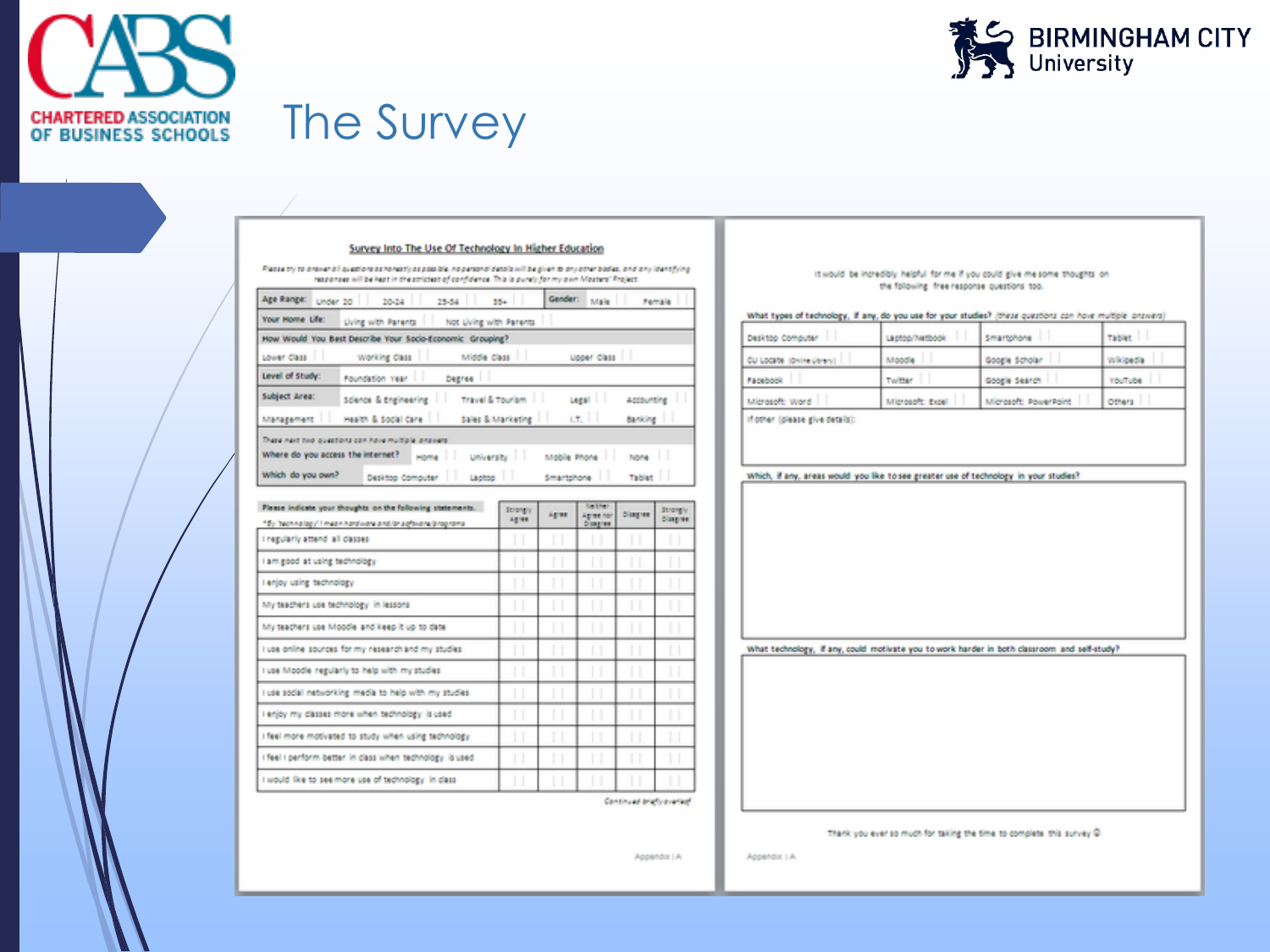



#### Response Rate

■ 209 students, out of approximately 250\* enrolled at Coventry University College

■76 out of 209 students taking Business, Management and Law Disciplines subjects

\* Student numbers correct as of summer 2013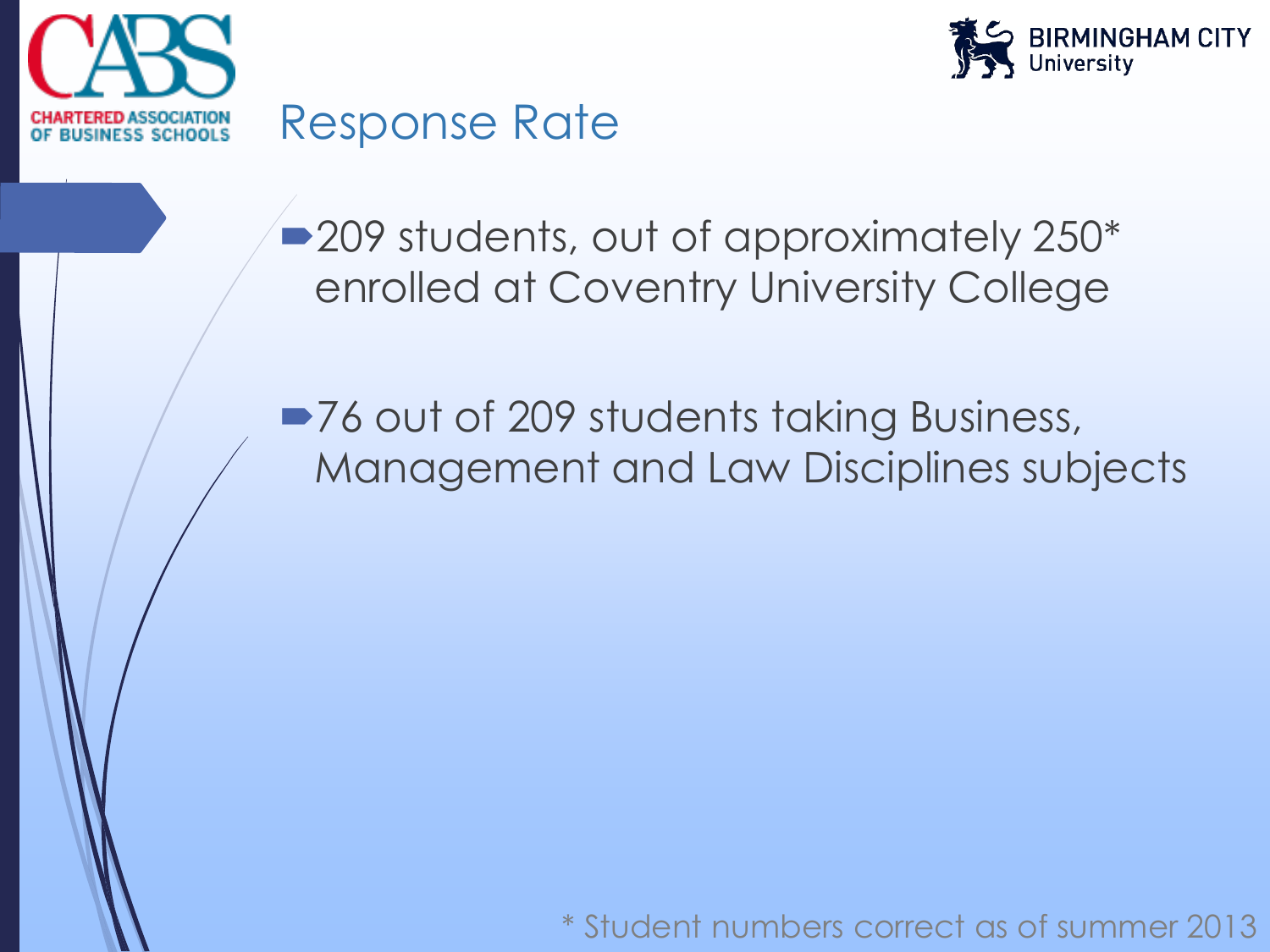



#### ■89% of students owned a laptop ■80% of students owned a smartphone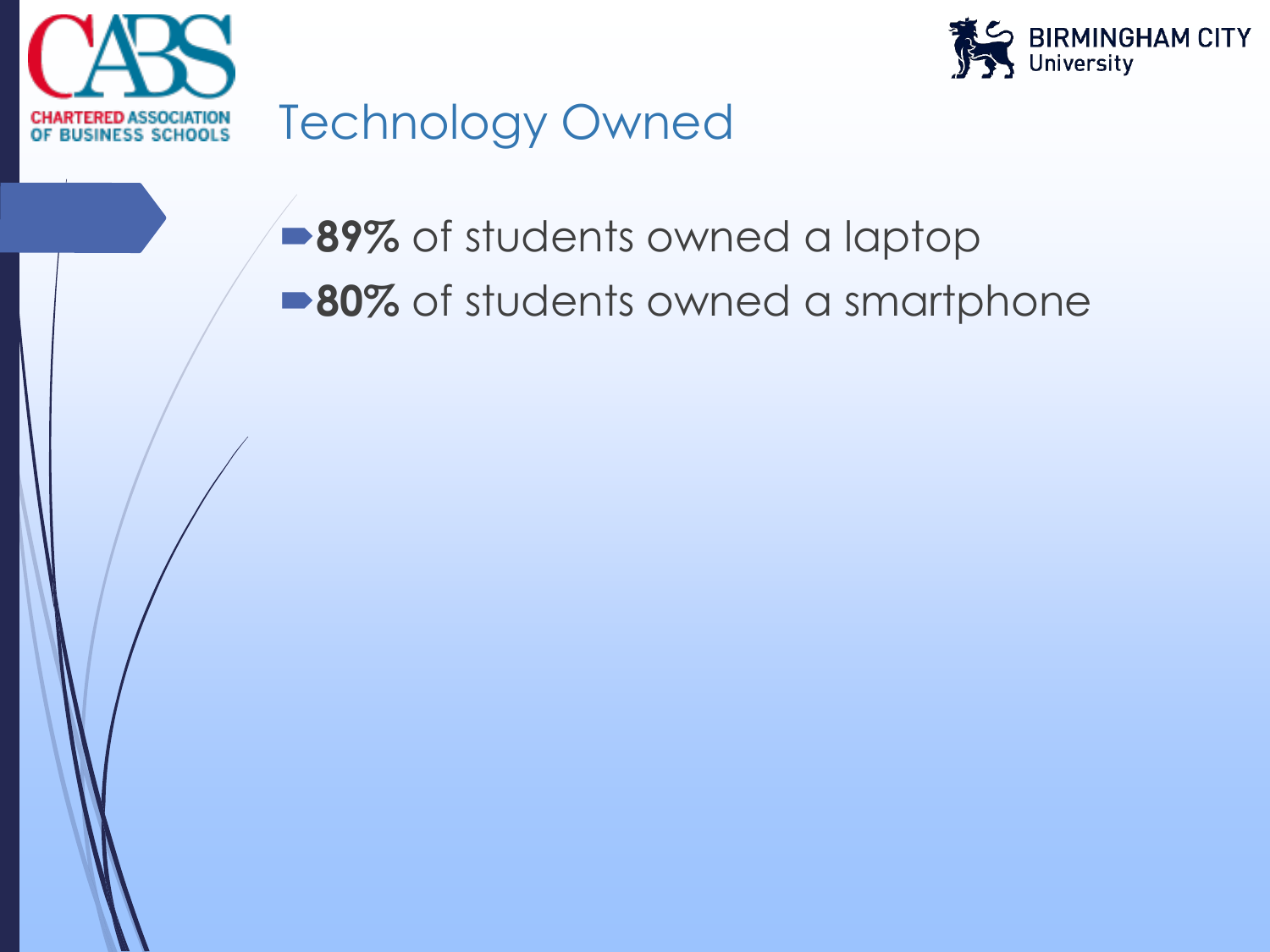



#### Technology Usage

- ■Over 90% of those surveyed consider themselves '**good at using technology**'.
- **93%** of respondents **enjoy** using technology be that in their studies or general life.
- ■89% of the respondents agreed that their teachers use technology **regularly** in lessons.
- ■92% of the learners sampled state that they do use **online sources** for their **research** and studies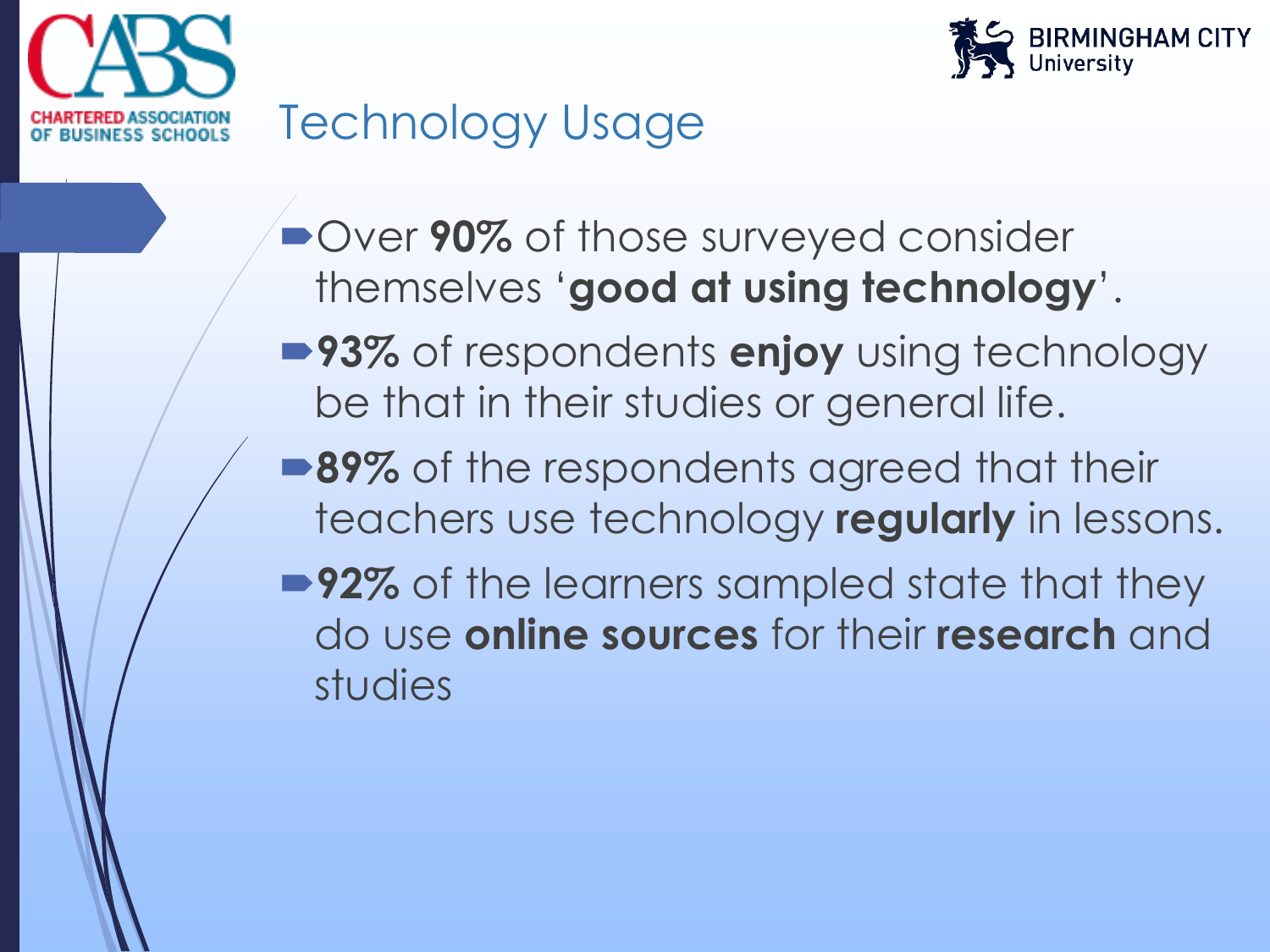



#### Technology and Engagement

- **Decime 10 and 10 and 10 and 10 and 10 and 10 and 10 and 10 and 10 and 10 and 10 and 10 and 10 and 10 and 10 and 10 and 10 and 10 and 10 and 10 and 10 and 10 and 10 and 10 and 10 and 10 and 10 and 10 and 10 and 10 and 10 a** using **social networking** media to help with their studies.
- 67% of respondents' state that they **enjoy classes more** when technology is used – Only 4% of those surveyed do not enjoy classes more when technology is used
- ■63% of those surveyed agreed that they feel more motivated to study when using technology - Only 4% stating that they do not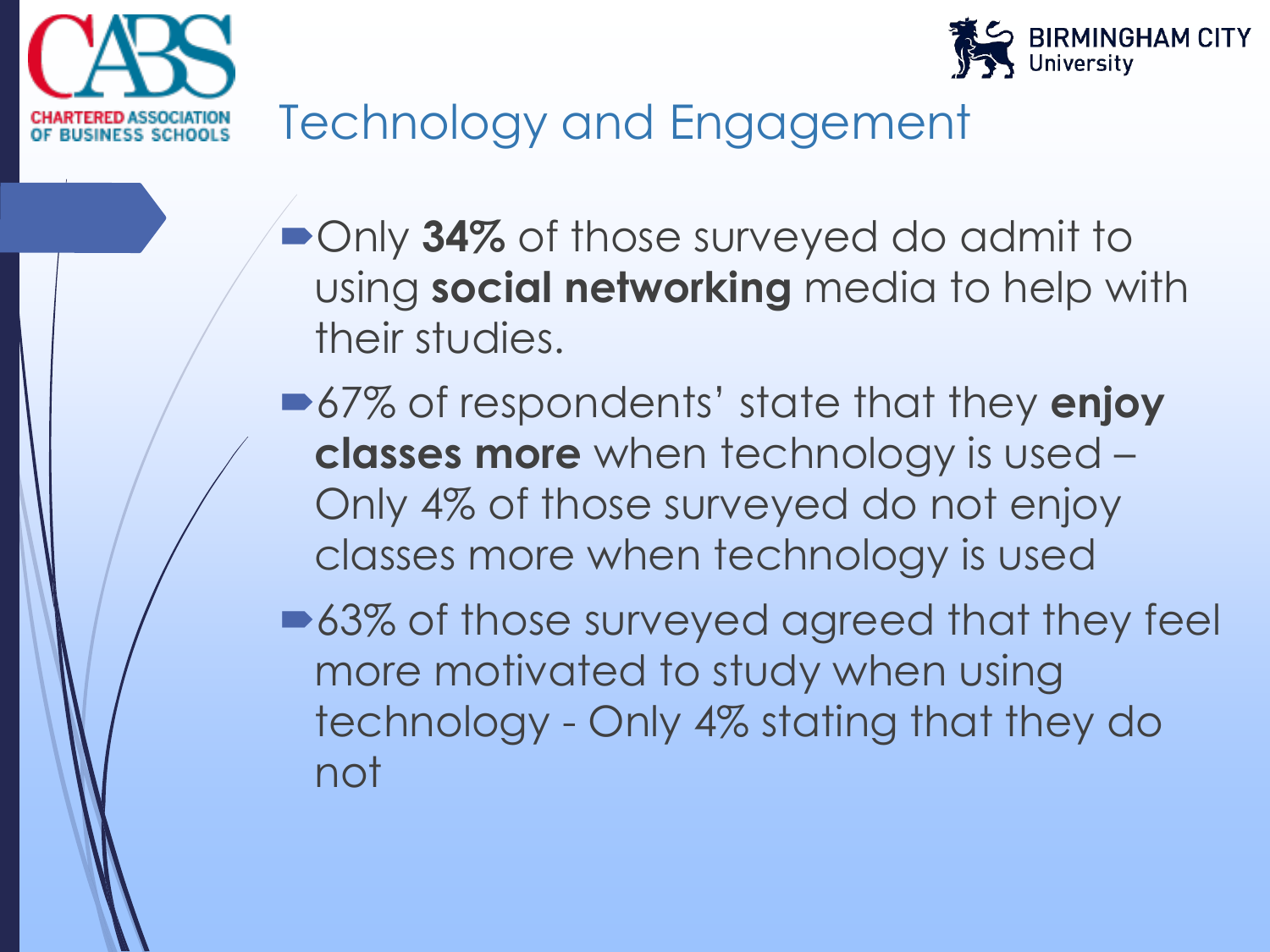



#### Technology Motivation

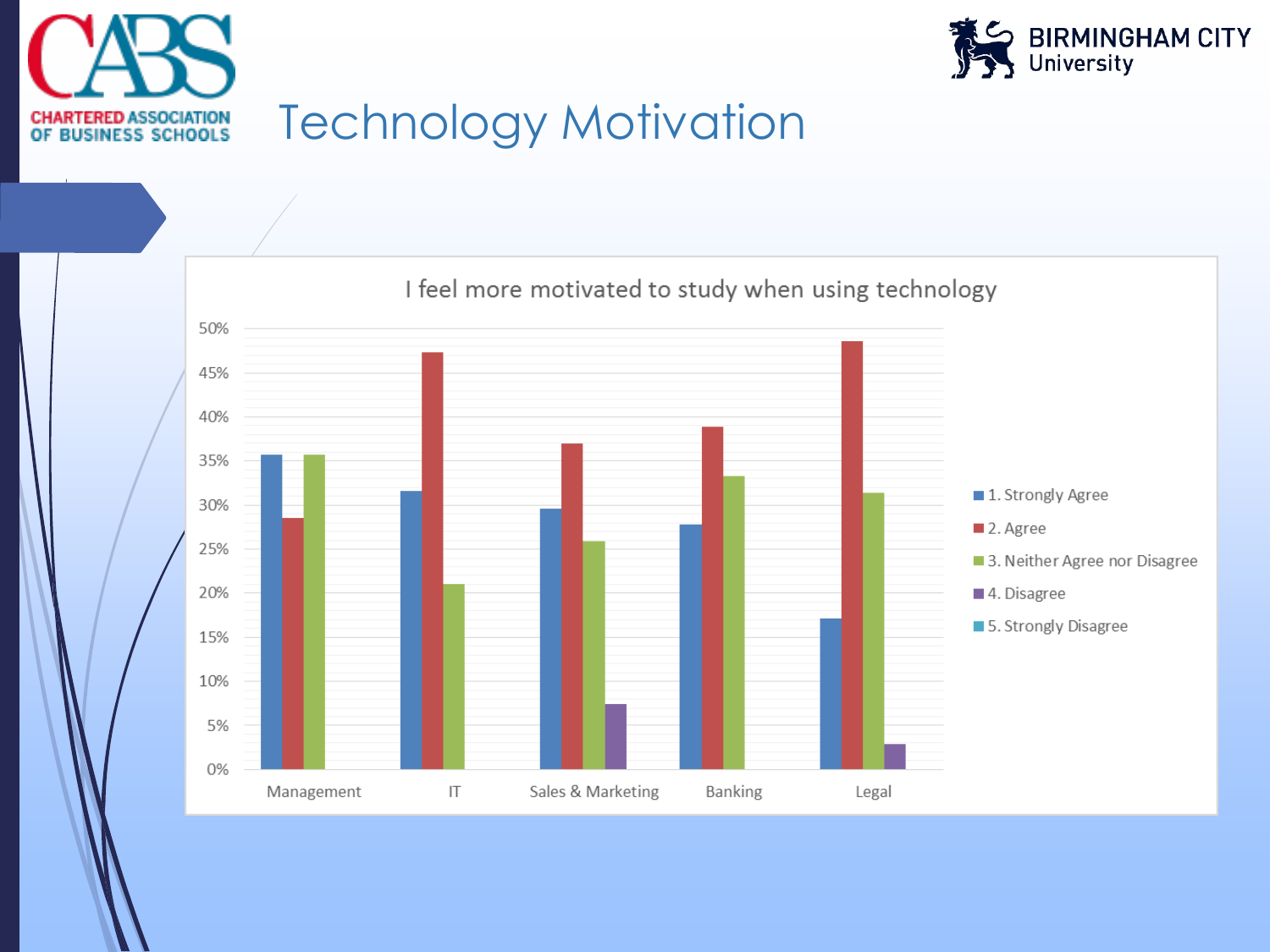



### Where Could More Technology Be Used?

- *"Which, if any, areas would you like to see greater use of technology in your studies?"*
- **More interactive activities,**
- SmartBoards,
- Social networking,
- During lectures,
- During tutorials,
- Video lessons,
- **More videos,**
- More books available online,

whilst others commented on

"having sufficient technology".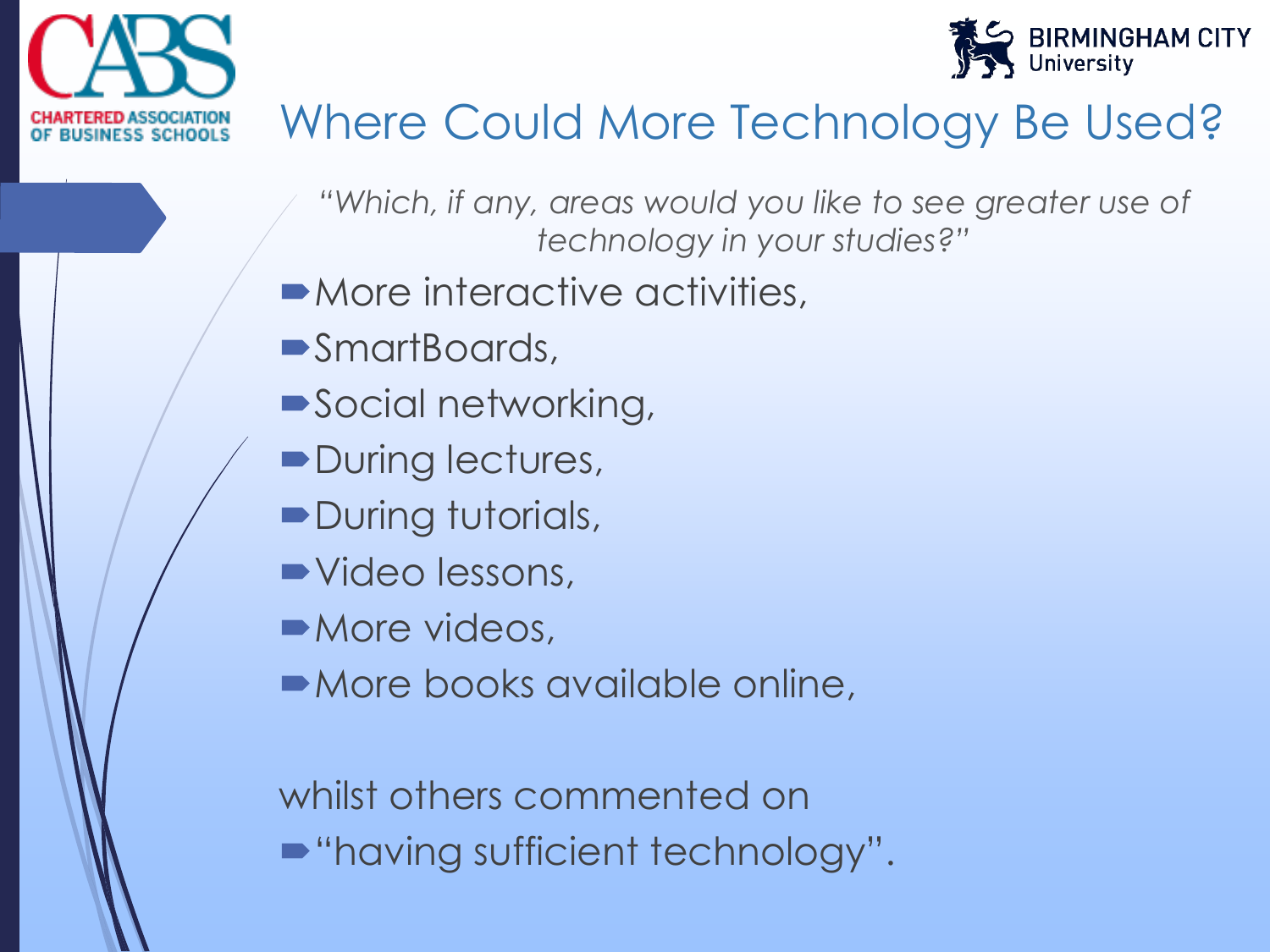



#### What Technologies Would Aid engagement?

*"What technology, if any, could motivate you to work harder in both classroom and self-study?"*

the most common responses include,

- **n**tablets
- **D**laptops

■ voice and video recording of lectures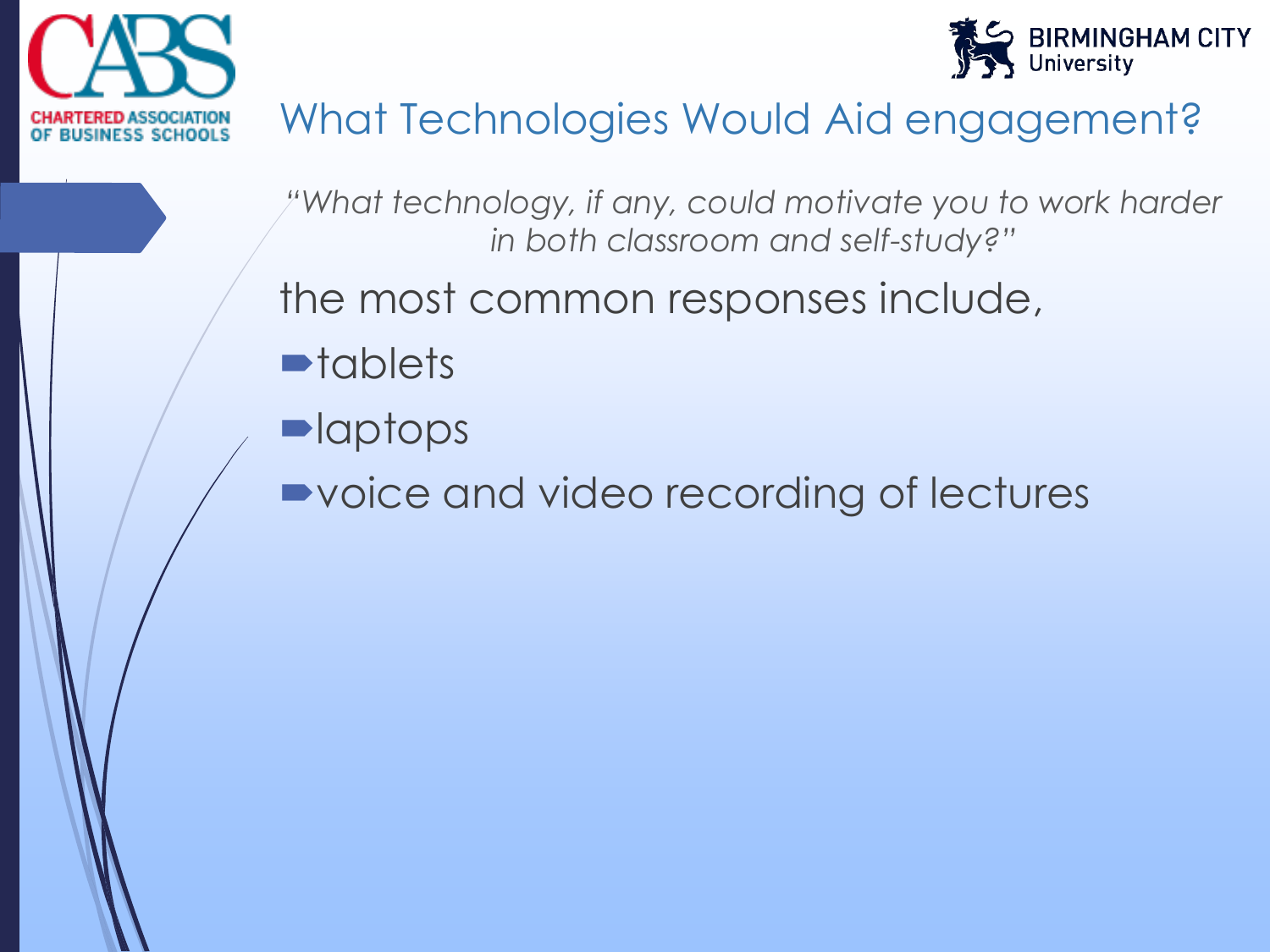



#### What Technologies Would Aid engagement?

But also such suggestions as;

"Have tutors on Facebook instant message"

• "If everyone were to use tablets then we could be paperless and notes will be better organised instead of just loose sheets everywhere"

 $\blacksquare$  "Temporarily blocking Facebook and twitter while doing any work."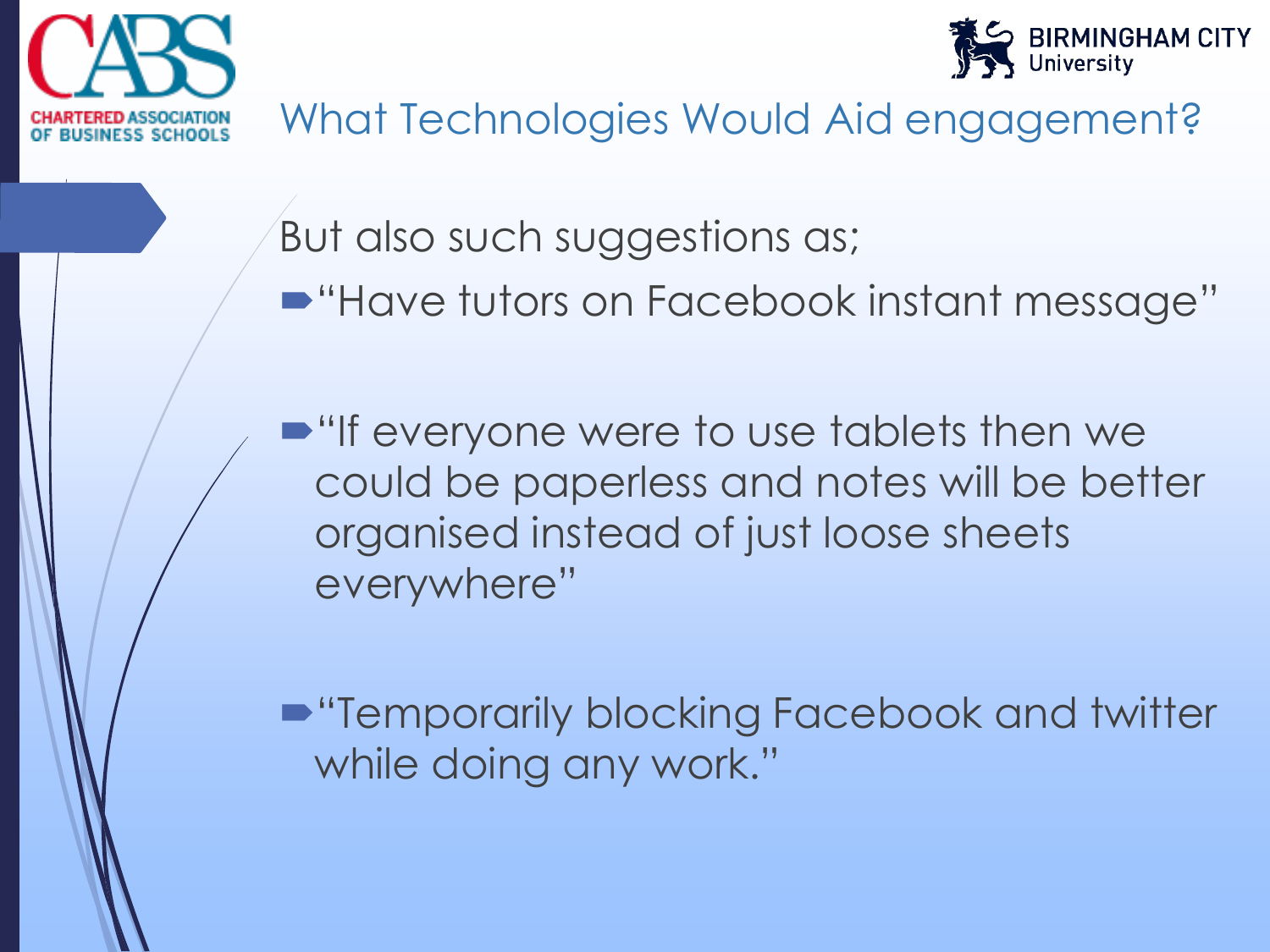



#### **Conclusions**

No noticeable differences between Business, Management and Law Disciplines and other subjects for this cohort

■Recommend incorporating use of existing student technology to be used during and between classes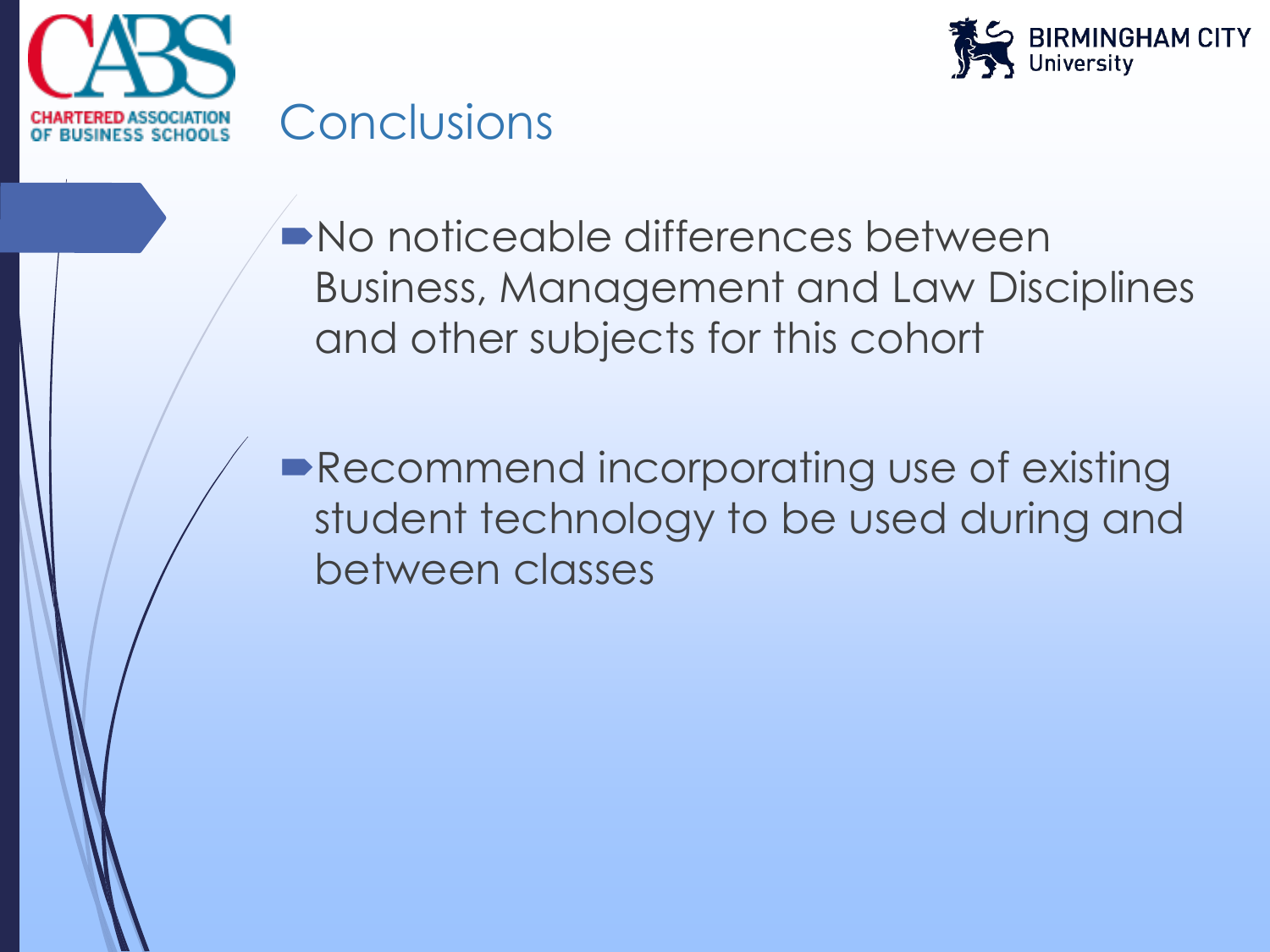



#### List of Key Refernces

- Bandura, A. (1982), The Assessment And Predictive Generality Of Self-Percepts Of Efficacy. Journal of Behavior Therapy and Experimental Psychiatry, 13, 195-199.
- Coughlan, S. (2013), Jimmy Wales: Boring University Lectures Are Doomed. Available at http://www.bbc.co.uk/news/business-22160988 (accessed 28 October 2013)
- Dewey, J. (1938), Experience And Education. Collier Books.
- Lancaster, T. (2013). Using Professional Online Presences To Enhance Computing Student Employability. In Proceedings Of 2nd Annual Higher Education Academy Conference in Science, Technology, Engineering and Mathematics.
- Maslow, A. (1943), A Theory of Human Motivation. Psychological Review, 50, 370-396.
- Petty, G. (1998). Teaching Today: A Practical Guide, Nelson Thornes.
- Wilkinson, R. (2013), How Can Technology Be Used To Motivate Learners In Higher Education? MSc Computing Project, Birmingham City University.